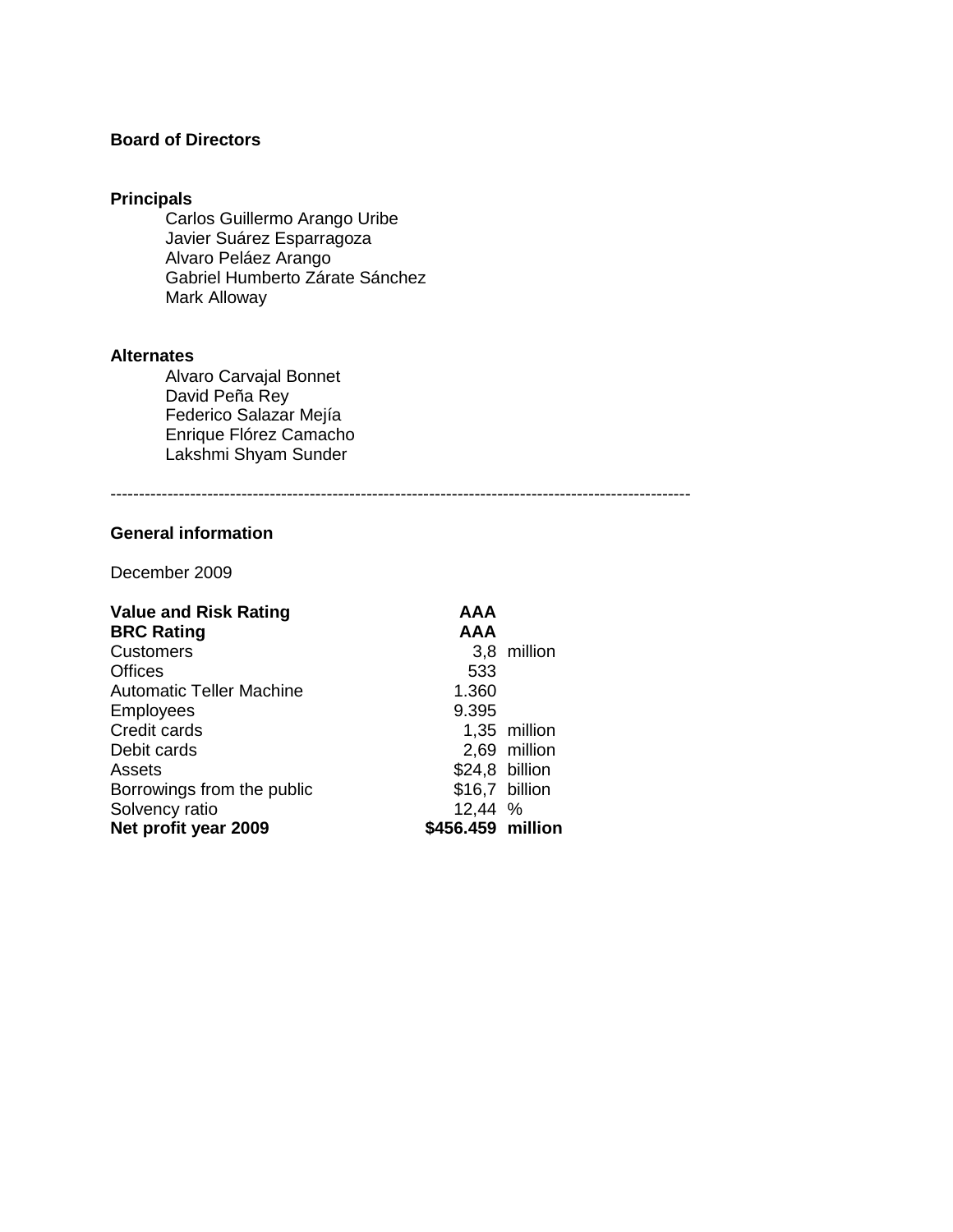#### **Report from the Board of Directors and the President to the General Stockholders' Meeting Six-month period July / December 2009**

#### **Messrs. Shareholders**:

We are very pleased to present the Bank's report of activities of the December 2009.

The second half of the year was characterized by slight signs of recovery after the crisis that affected the economies of the world, creating outlooks more positive than those that existed at the end of 2008.

Growth forecasts for the world's economy in 2010 are moderate and it is expected that the economic cycle will have a behavior of stability and slow recovery. Nevertheless, the trust and expectation indexes showed a noticeable improvement during the last quarter of 2009.

In the second half the Central Bank continued an expansive policy in order to reactivate the economic activity, represented in the reduction of interest rates. Inflation showed an unexpected Performance ending below the target established for year 2009. The deflation accompanies by a weakness in the demand, permits to expects that there will be mo changes in the Central Bank's position during the first half of 2010.

On the other hand, year 2009 closed with a positive recovery in the disbursements of home mortgage loans, originated by the interest rate subsidies granted by the Government. In particular, the Bank's strategy places it in a leadership position of the home mortgage sector.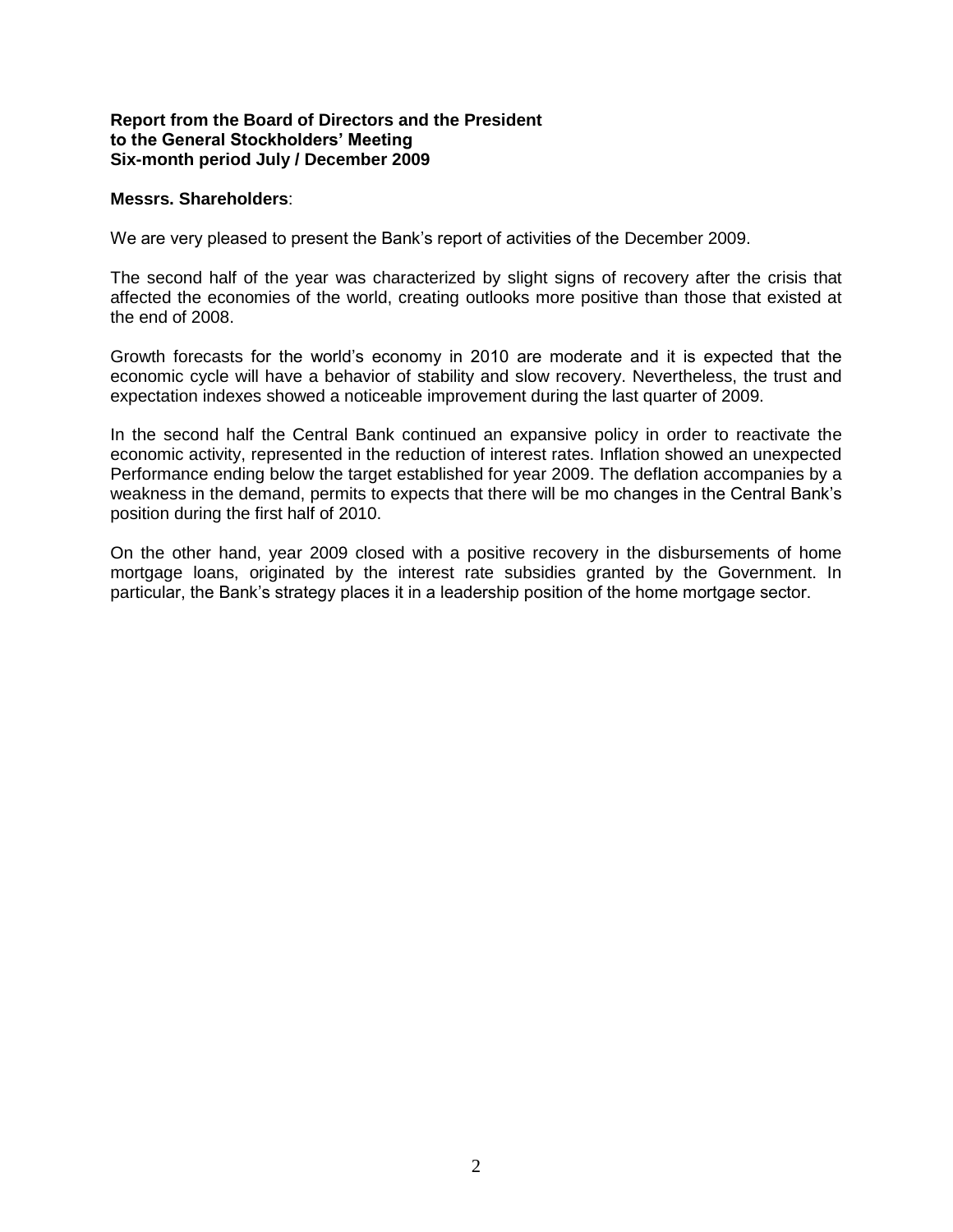#### **1.1. Economic Environment**

As a result of the international financial crisis, originated in the slack monetary policy in the United States and the expansion of sub-prime credit to debtors, the world recorded its first fall in domestic product since the end of the second world war. According to figures from the IMF the contraction of the world's product reached 1.2%, a reduction that affected mainly developed countries. Latin America was also affected by the world crisis although in a more moderate manner.

The fall of the world's GDP came accompanied by a deflation process in most of the countries of the world, thanks to the low prices of commodities and to the weak internal demands.

#### **1.2 Gross Domestic Product**.

In the Latin American environment, Colombia felt the international crisis although the impact was more moderate than in other countries of the region. According to the DANE, the Colombian economy fell 0.3% from January to September 2009, while for the same period of the year 2009 the GDP's growth had been 2.9%.



**Source: Dane**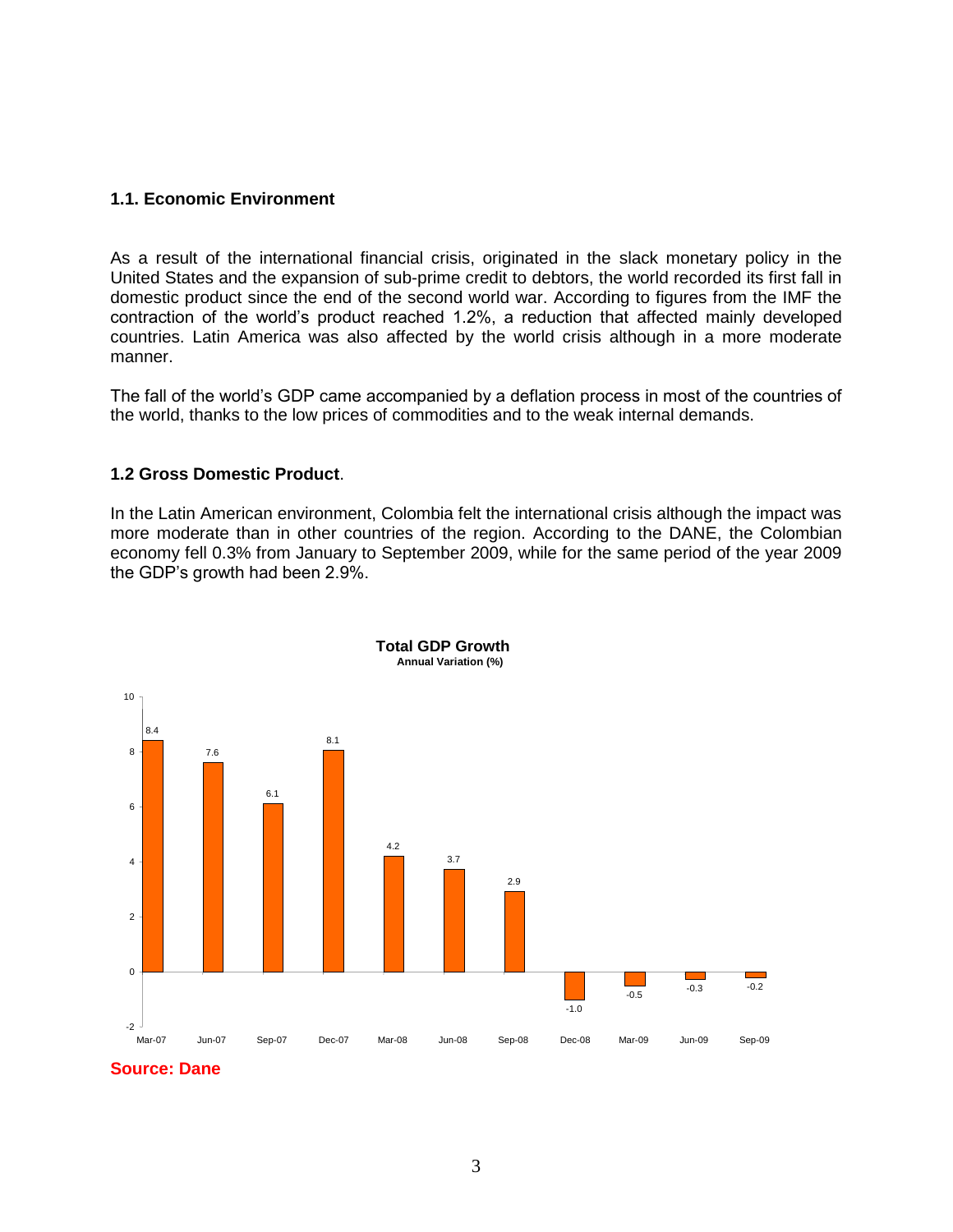The activities that experienced the greatest contraction in their GDP in the first three quarters of 2009 were: manufacturing industry (-7.9%), retail (-3.5%) and transportation (-1.7%). On the other hand, construction (10.1%) and mining (9.9%) were the sectors with the highest growth.

By demand's components, a significant reduction was observed in investment (-7.3%) while home consumption remained practicable stable, with a growth of 0.2%. For the fourth quarter of the year, it is expected that the economy had experienced a positive growth, given the performance of some leading indicators and the recovery record of the Colombian economy; with this the balance of the year will probably result in a growth close to 0%.

#### **1.3 Inflation.**

Undoubtedly, one of the economic variables which Performance caused the greatest surprised during the year was inflation. At the end of year 2008, inflation reached 7.67% and for year 2009 a deflation process was expected; however, this process exceeded the expectations ending the year with an inflation of just 2%. The main cause of this Performance is the performance of food inflation which from growing to 13.1% in December 2008, ended 2009 with an annual fall of 0.32%. Other factors that had an incidence on the lower inflation was the poor growth of the economy that resulted in a low demand pressure. Finally, it is worth mentioning both the exchange rate performance that experienced a small revaluation, and the general worldwide deflation process which permitted the reduction in costs of imported products.



**Source: Central Bank**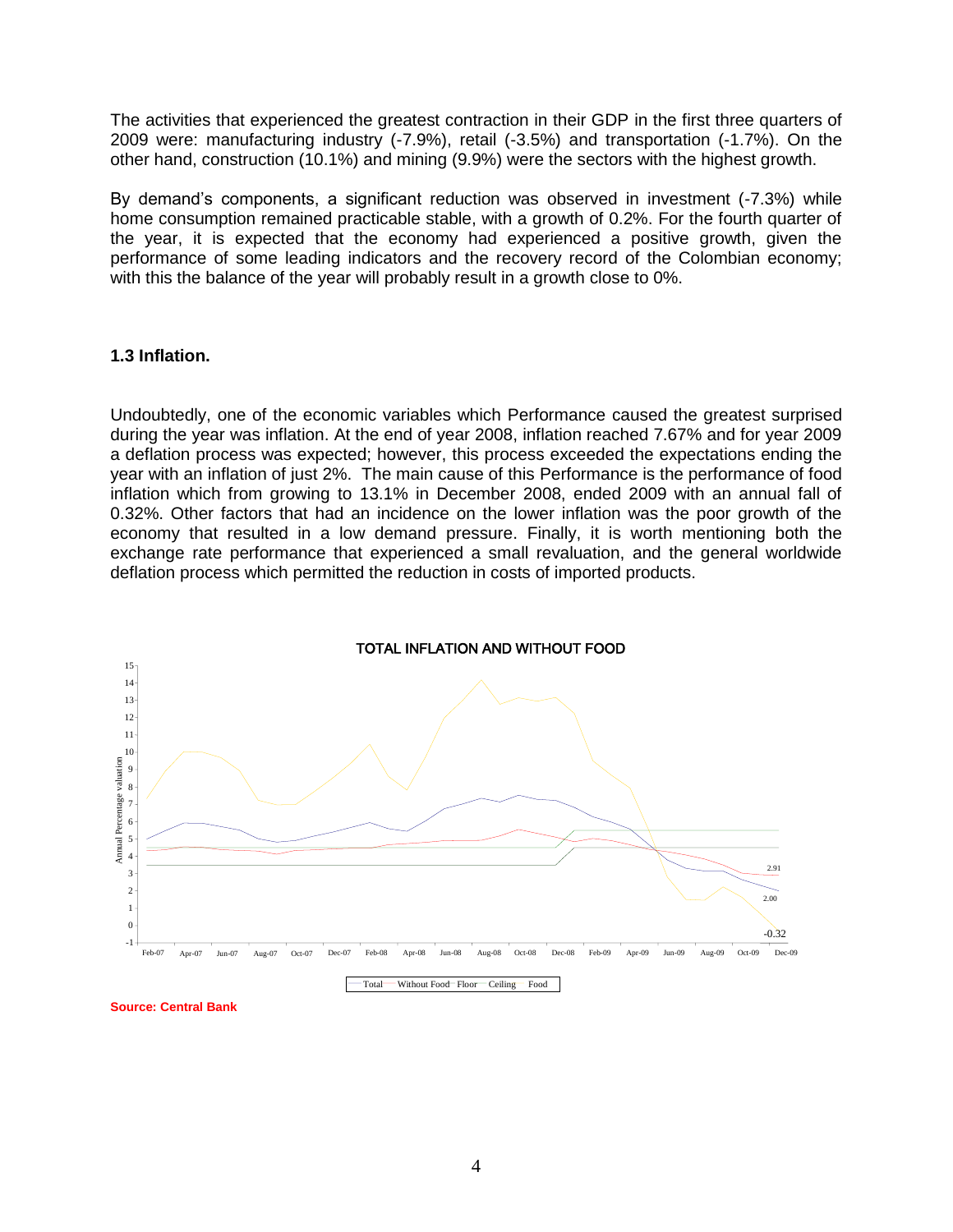## **1.4. Monetary and fiscal policy**

During 2009 the Central Bank adopted a strongly expansive monetary policy that was reflected on a significant reduction of the intervention rate. In fact, the 1-day repo rate that started the year at 9.5% ended the year at 3.5%, showing a fall of 600 basic points during the year. The above reflects that the decisions of the Central Bank's Board during the year were directed towards the reactivation of the productive activity.

Another of the answers of the policy to face the effects of the international crisis was the increase of the tax deficit. According to preliminary figures, in the year 2009 there was a tax deficit of 4.1% of the GDP for the National Government and 2.7% of the GDP for the Consolidated Public Sector. These figures are in contrast with 2.3% and 0.1% obtained for these same aggregates in 2008.



## **1.5 Foreign trade**

As far as foreign trade is concerned, a deterioration was observed throughout year 2009 as a result of the effects of the international financial crisis, especially to the weakening of the economic activity of the major commercial partners and of the commercial restrictions established by Venezuela and Ecuador. For December 2009, Colombian exports amounted to USD \$32,788 million, decreasing 12.8% as compared with the same period of 2008. On the other hand, imports reported were USD \$32,897 million, showing a reduction of 17% in respect to the same period of the previous year.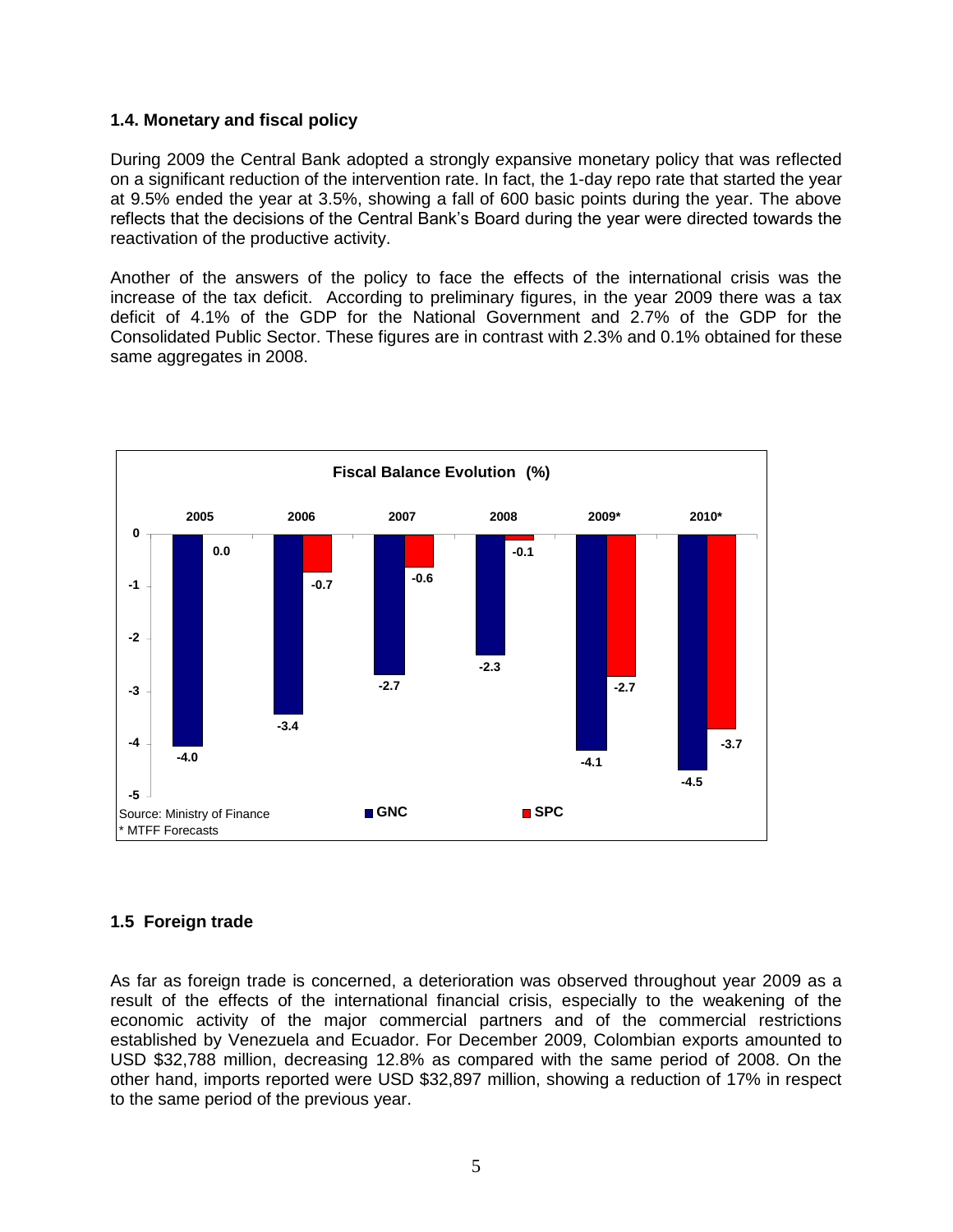#### **1.6 Exchange rate**

In respect to the exchange rate, it should be pointed out that although during the first few months of the year there was an upward trend (during the first quarter the U.S. dollar went from \$2.243 to \$2.561), in the following quarters it continued falling closing the year at \$2.044. The situation that occurred in the first quarter of the year was due to the nervousness about the conditions of United States banks. However, as the monetary stimuli in the United States started to produce an effect in the financial and productive sectors, the nervousness in the international markets started to decrease and this was reflected in a deterioration of the U. S. dollar price in respect to all world's currencies, including the Colombian peso.



 **U.S. dollar/Colombian peso exchange rate in 2009** 

#### **Source: Central Bank**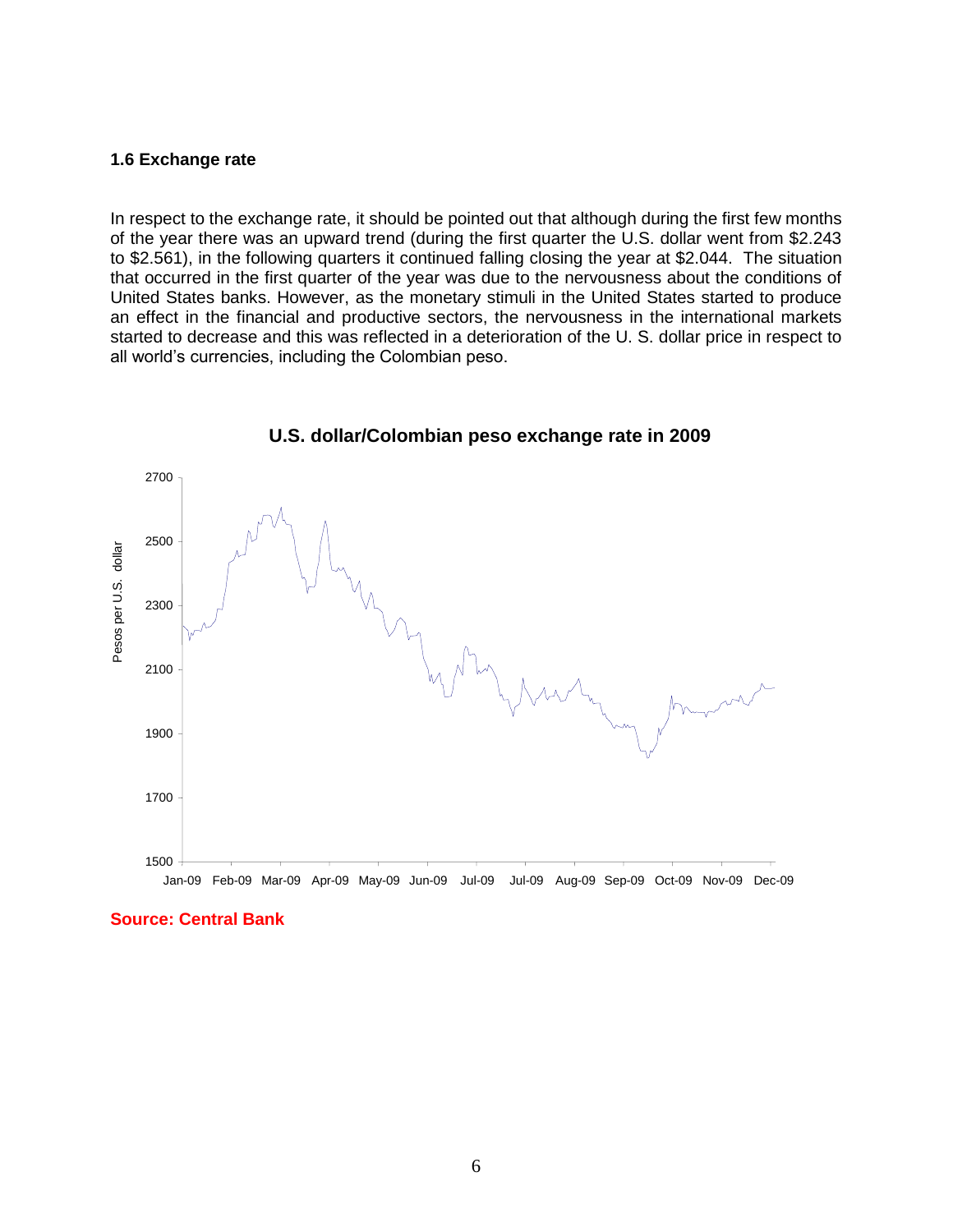#### **2. Financial sector second half 2009**

#### **2.1. Balance Sheet**

As of December 2009, the amount of assets of the group of credit institutions showed a variation of 8.8% in respect to the same period in the previous year, reaching a balance of \$232.1 billion<sup>1</sup>. The investment portfolio amounted to \$50.5 billion, higher by \$11.9 billion in respect to that of the same period of the previous year. Liabilities were \$199.7 billion, experiencing a growth of 6.6% in the past 12 months.

#### **2.2. Loan portfolio**

During 2009 the loan portfolio remained stable, growths were experienced mainly in Microcredits and home mortgages.

## **Loan Portfolio – Credit Institutions**

|                                    | Dec. 2008    | <b>Dec 2009</b> | <b>Growth</b> |                  |
|------------------------------------|--------------|-----------------|---------------|------------------|
| <b>Loan Portfolio</b>              | <b>Value</b> | <b>Value</b>    | <b>Value</b>  | <b>Variation</b> |
| Commercial                         | 81,2         | 81,4            | 0.2           | 0,2%             |
| Consumer                           | 38,5         | 39,1            | 0.6           | 1,6%             |
| Microcredit                        | 3,0          | 3,8             | 0,8           | 26,7%            |
| Home mortgage                      | 9,7          | 10,7            | 1,0           | 10,3%            |
| Provisions                         | 6,5          | 7,6             | 1,1           | 16,9%            |
| <b>Net Portfolio</b>               | 126,0        | 127,4           | 1,4           | 1.1%             |
| Home mortgage + Securitized        | 14,0         | 15,3            | 1,4           | 9,7%             |
| <b>Net Portfolio + Securitized</b> | 130,3        | 132,0           | 1,8           | 1,3%             |

(Figures in billions of pesos)

Source: Financial Superintendence of Colombia

As of December 2009 the systems shows a slight deterioration, increasing from 4.1% to 4.2%in the past year. This is due mainly to the deterioration of the commercial loan portfolio.

## **Deterioration of loan portfolio quality**

 1 Translator's Note: In this document billion refers to one million million (1.000.000.000.000)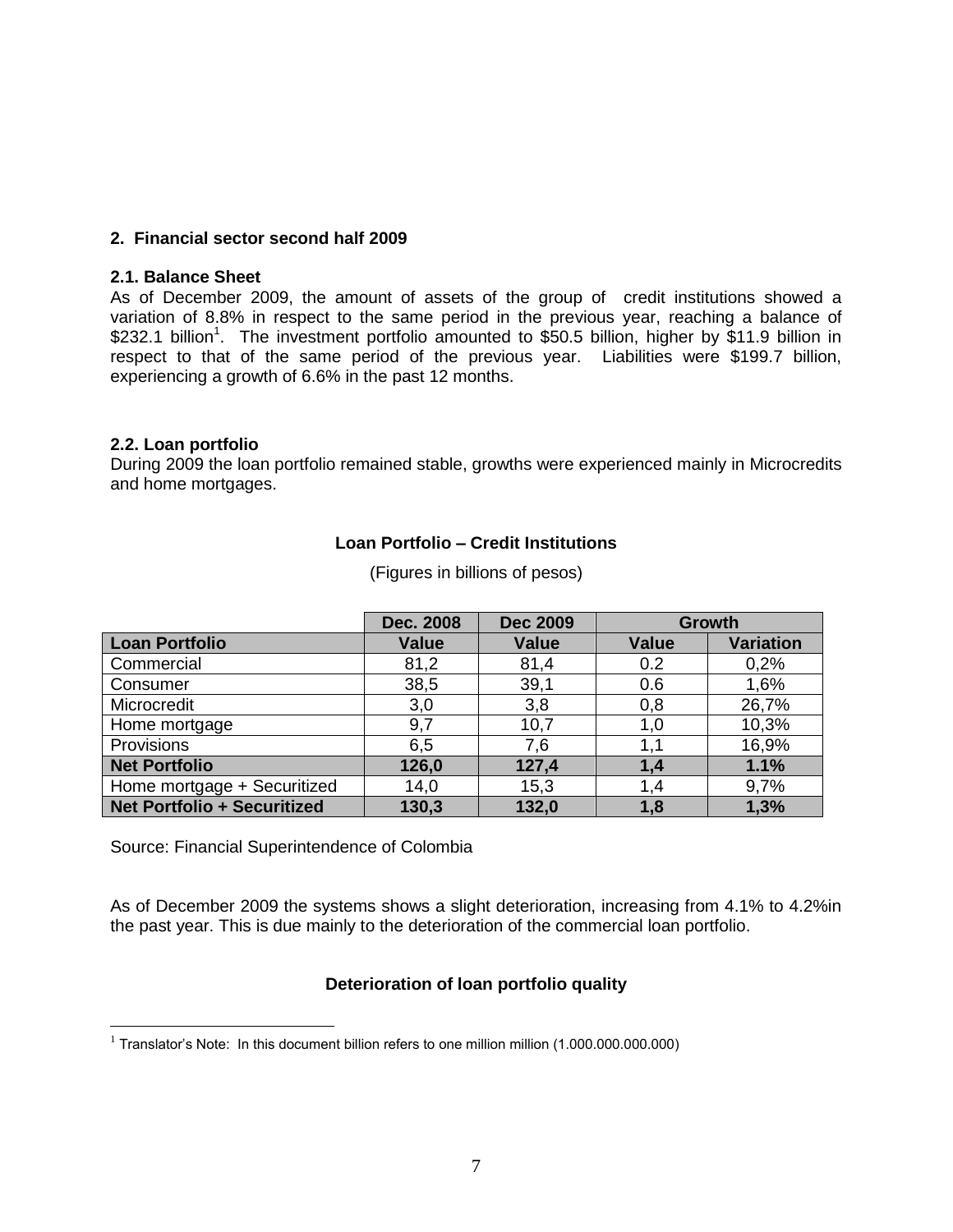|               |                   | <b>Dec 2008</b> | <b>Dec 2009</b>   |               |
|---------------|-------------------|-----------------|-------------------|---------------|
|               | <b>Davivienda</b> | <b>System</b>   | <b>Davivienda</b> | <b>System</b> |
| Consumer      | 7.0%              | 7,2%            | 5.5%              | 6,5%          |
| Commercial    | 2,3%              | 2,7%            | 2,4%              | 3,1%          |
| Home mortgage | 2.6%              | 4,3%            | 3,1%              | 4,1%          |
| <b>Total</b>  | 4,0%              | 4,1%            | 3,5%              | 4,2%          |
| Coverage      | 146,0%            | 117,1%          | 172,7%            | 133,3%        |

Total Portfolio Quality: Past Due Portfolio / Total Portfolio

## **2.3. Borrowings**

The growth of the financial system's borrowings intensified in savings accounts, instrument that represents how 42.6% of deposits.

#### **Financial System Borrowings**

(Figures in billions of Colombian pesos)

|                   | <b>Dec 2008</b> | <b>Dec 2009</b> | <b>Variation</b> |
|-------------------|-----------------|-----------------|------------------|
| Savings accounts  | 55,5            | 61,6            | 11%              |
| Checking accounts | 25,5            | 27.6            | 8,2%             |
| CDs               | 56,2            | 55,5            | $-1.1%$          |
| <b>Total</b>      | 137.1           | 144,7           | 5,5%             |

Source: Financial Superintendence of Colombia

#### **2.4. Equity**

As of December 2009, the equity of financial institutions amounted to \$32 billion, \$6.3 higher than the previous year's figure.

The solvency ratio increased, passing from 12.69% in December 2008 to 14.05% in the same period of 2009.

#### **2.5. Results for the period**

Financial institutions report accumulated profits at December 2009 for \$5.4 billion, higher by 12.5% than the figure reported in the same period of the previous year. Profitability on the system's equity was 16.7%.

# **3. Home mortgage loans**

## **3.1. Credits to individuals**

Accumulated originations of home mortgage credits to individuals as of December 2009 showed a growth of 13.5% as compared to the same period in 2008.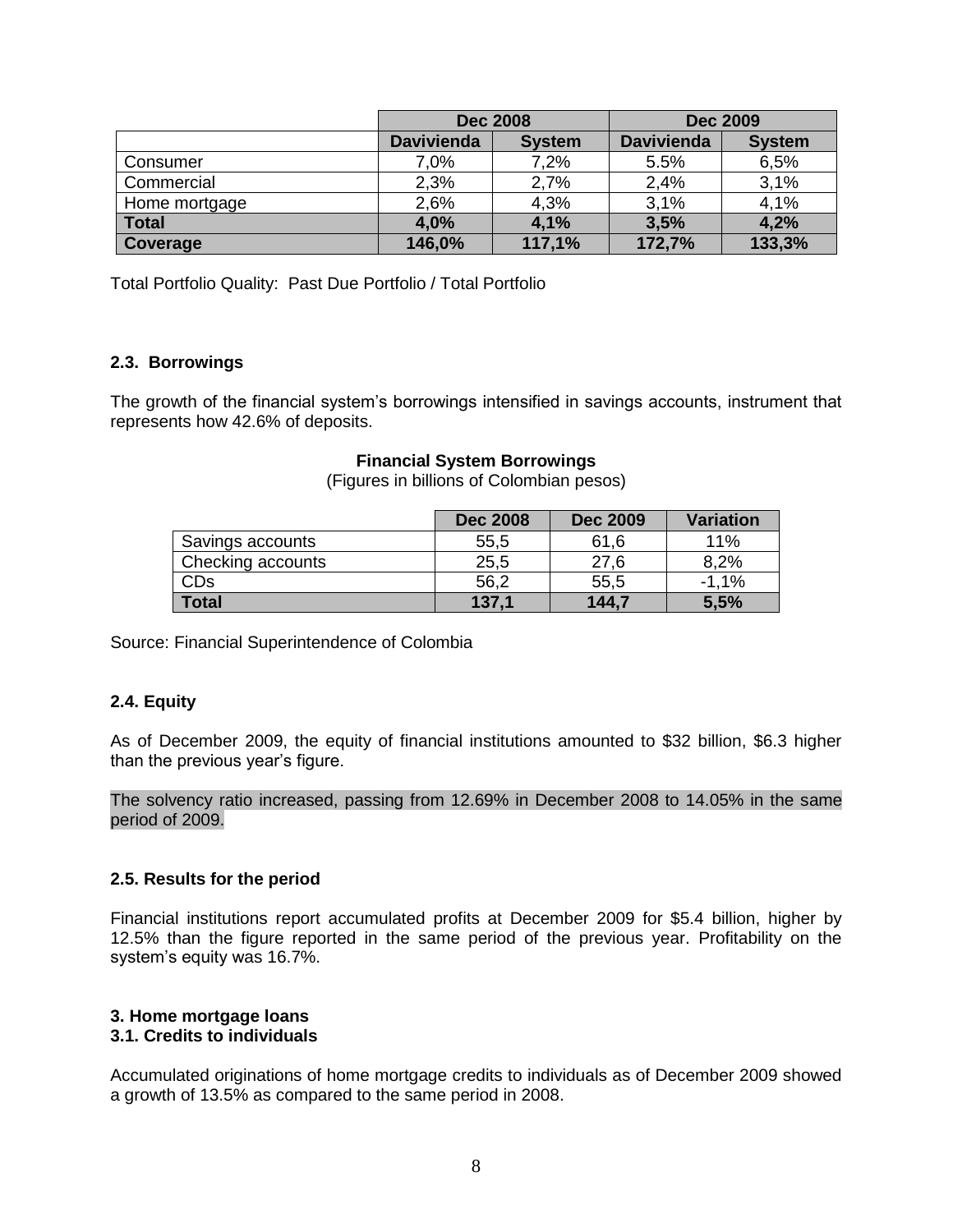#### **Accumulated originations of mortgage credit**

(Figures in thousand millions of Colombian pesos)

|              | <b>Jan - Dec 2008</b> | <b>Jan - Dec 2009</b> | Growth |
|--------------|-----------------------|-----------------------|--------|
| Individual   | 4.075                 | 4.519                 | 11%    |
| Subrogation  | 99                    | 82                    | $-17%$ |
| Leasing      | 396                   | 588                   | 48%    |
| <b>Total</b> | 4,570                 | 5,189                 | 13,5%  |

Source: Bankers' Association

#### **3.2. Building permits**

In November 2009 building permits showed a reduction of 1.8% as compared to the monthly of October 2009. From January to November 2009, building permits showed a decrease of 22.8% in respect to the same period in 2008, explained mainly by the area approved for home building which experienced a reduction of 22% as compared to the same period in 2008.

## **BUILDER LOAN PORTFOLIO**

Builder loan disbursements from January to December 2008 increased 33%, from \$2.2 billion to \$2.9 billion in respect to the same period of the previous year. Gross builder loan portfolio increased from \$1.7 billion to \$2.7 billion for the same period.

## **3.3. Building loan portfolio**

Builder loan disbursements at December 2009 decreased by 15.8%, passing from \$2.8 billion to \$2.4 billion in respect to the previous year. Gross building loan portfolio decreased 12.6%, from \$3.2 billion in December 2008 to \$2.8 billion in December 2009.

## **3.4. Low income housing performance (LIH)**

Originations of individual LIH loans increased 3.27%, from \$730 thousand million at December 2008 to \$753 thousand million as of December 2009, figures that exclude disbursements by the National Savings Fund.

National Savings Fund disbursements experienced a decrease of 17%, passing from 40 thousand million in December 2008 to 34 thousand million as of September 2009.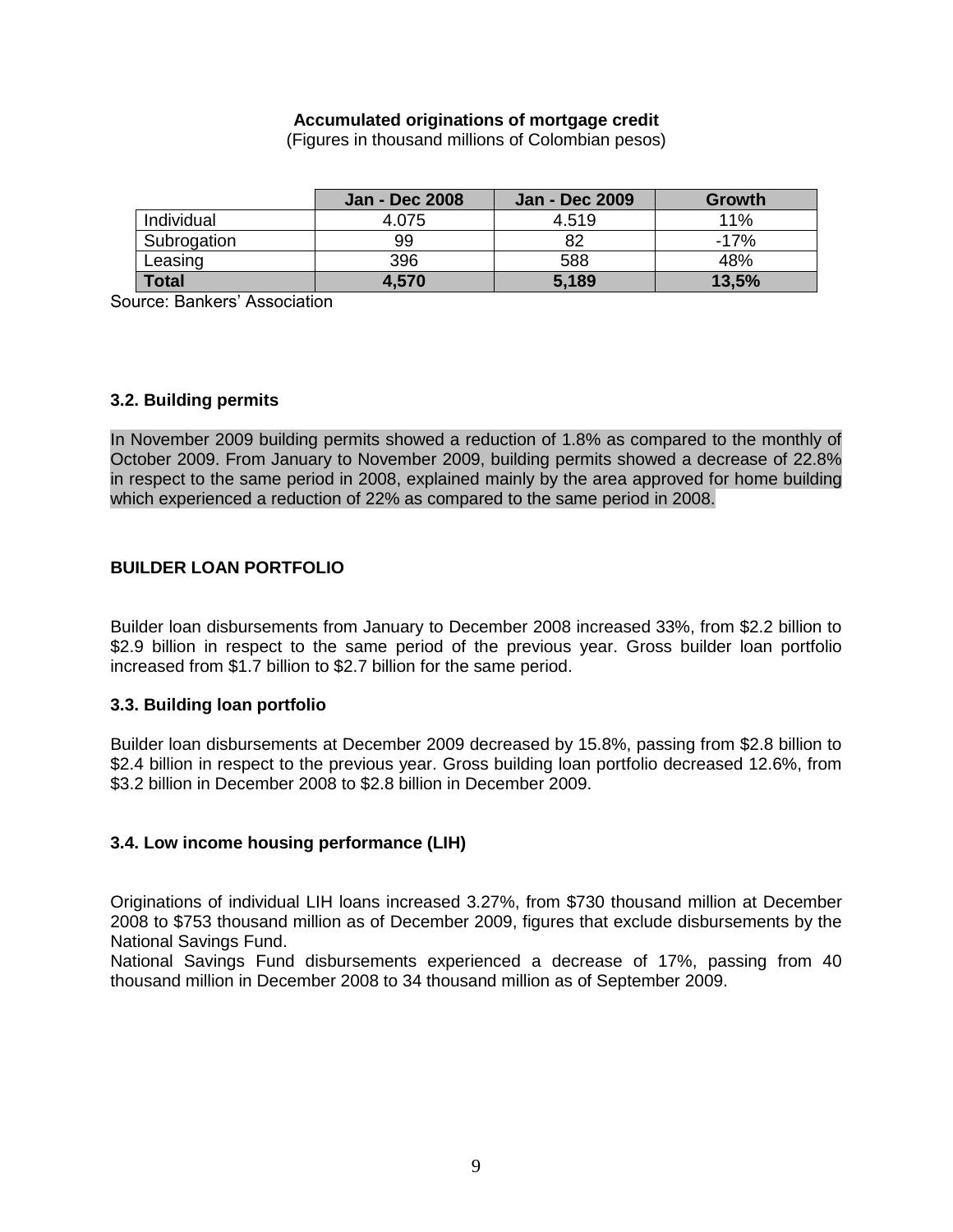#### **4. Banco Davivienda**

The Davivienda-Bancafe integration during 2009 permitted customers to receive a unified image and service; during 2010 this process will be continued, aimed at obtaining higher efficiencies and potentiating commercial results.

#### **4.1. Assets analysis & structure**

.

As of December 2009, the Bank's assets experienced a growth of \$3.25 billion as compared to the same month of 2008, reaching \$24.8 billion. This growth is driven by the increase of the loan portfolio that now represents 70% of assets.



## **Davivienda Asset Performance** (Figures in billions of Colombian pesos)

## **4.2. Loan Portfolio**

As of December 2009 there was a significant increase in the evolution of the loan portfolio as a result, mainly, of the increase of the commercial and home mortgage portfolios.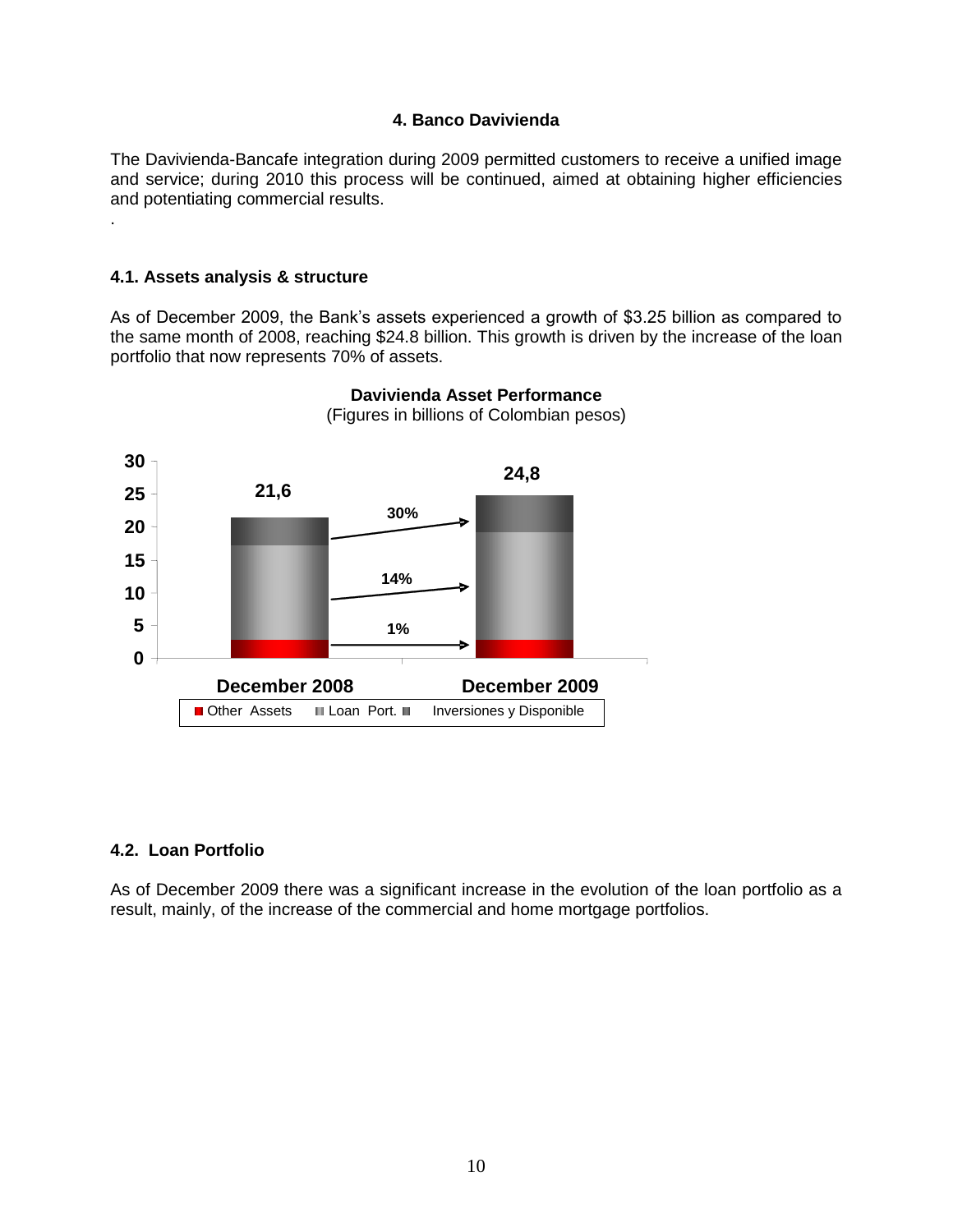## **Banco Davivienda – Total loan portfolio**

(Figures in thousand millions of Colombian pesos)

|                               | <b>December</b><br>2008 | % Part      | <b>December</b><br>2009 | % Part | Growth |
|-------------------------------|-------------------------|-------------|-------------------------|--------|--------|
| Home mortgage & Leasing       | 2,756                   | 18%         | 3,158                   | 18%    | 15%    |
| <b>Commercial</b>             | 7,206                   | 47%         | 8,327                   | 48%    | 16%    |
| <b>Credit cards</b>           | 1,527                   | 10%         | 1,553                   | 9%     | 2%     |
| <b>Vehicles</b>               | 655                     | 4%          | 693                     | 4%     | 6%     |
| <b>Other personal credits</b> | 3,193                   | 21%         | 3,705                   | 21%    | 16%    |
| <b>Total</b>                  | 15,337                  | <b>100%</b> | 17,435                  | 100%   | 14%    |

Due to the deterioration of the system's loan portfolio, to the preventive measures taken by the Bank since 2008 and some portfolio clean up processes supported on the Bank's good results, the quality indicators are below those of the system and the coverage continues above the sector's average.

#### **Banco Davivienda – Past due receivables indicators December 2009**

|                     | <b>Quality Indicators</b> |               | <b>Coverage Indicator</b> |               |
|---------------------|---------------------------|---------------|---------------------------|---------------|
|                     | <b>Davivienda</b>         | <b>System</b> | <b>Davivienda</b>         | <b>System</b> |
| <b>I</b> Commercial | 2.4%                      | 3.1%          | 211.8%                    | 156.4%        |
| Consumer            | 5.5%                      | 6.5%          | 155.6%                    | 115.7%        |
| Home Mortgage       | 3.1%                      | 4.1%          | 87.0%                     | 75.3%         |
| <b>Total</b>        | 3.5%                      | 4.2%          | 172.7%                    | 133.3%        |

Quality Indicator: Past due receivables (over 31 days) /Total Coverage Indicator: Provisions / Past due receivables (over 31 days)

## **4.3. Liabilities Analysis and Structure**

As of December 2009, the Bank's liabilities showed a growth of \$2.81 billion as compared to those reported as of the same date in 2008.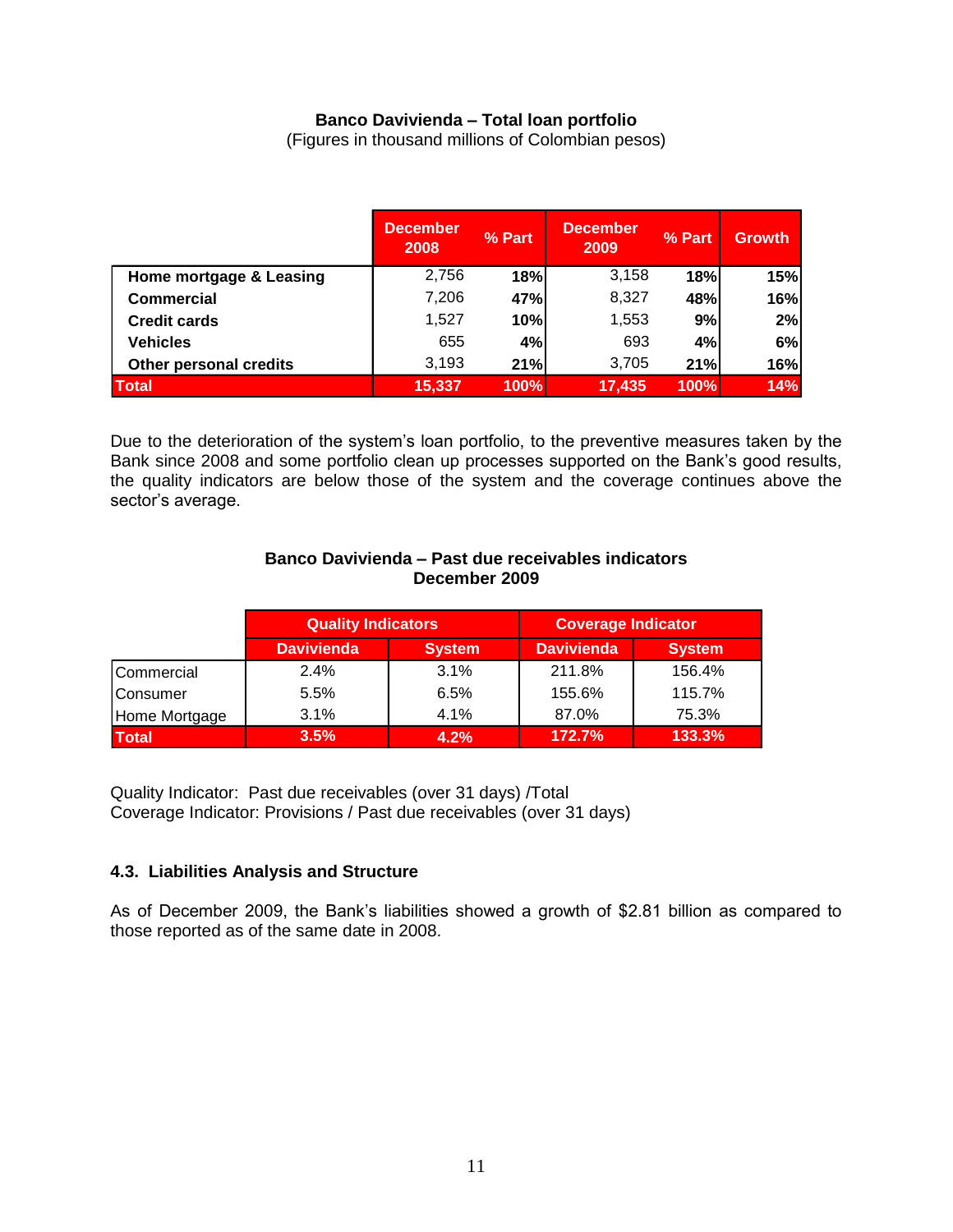## **Banco Davivienda – Liabilities Performance**

(Figures in billions of Colombian pesos)



#### **4.4. Borrowings and bonds**

The traditional borrowing instrument showing the highest growth in the past 12 months in the Bank was savings accounts, with 15%. Also worth mentioning is the issuance of bonds. During 2009 Davivienda carried out a global issue program of \$1 billion pesos, offers were received for a total of \$2 billion pesos.

#### **Banco Davivienda - Borrowing Instruments**

(Figures in thousand millions of Colombian pesos)

|                          | <b>Dec 2008</b> | Particip.   | <b>Dec 2009</b> | Particip. | <b>Growth</b> |
|--------------------------|-----------------|-------------|-----------------|-----------|---------------|
| <b>Savings Accounts</b>  | 7,385           | 46%         | 8,482           | 46%       | 15%           |
| <b>Checking Accounts</b> | 2,392           | 15%         | 2,616           | 14%       | 9%            |
| <b>ICDs</b>              | 5,539           | 34%         | 5,636           | 30%       | 2%            |
| <b>Bonds</b>             | 850             | 5%          | 1,839           | 10%       | 116%          |
| <b>Total</b>             | 16,167          | <b>100%</b> | 18,574          | 100%      | 15%           |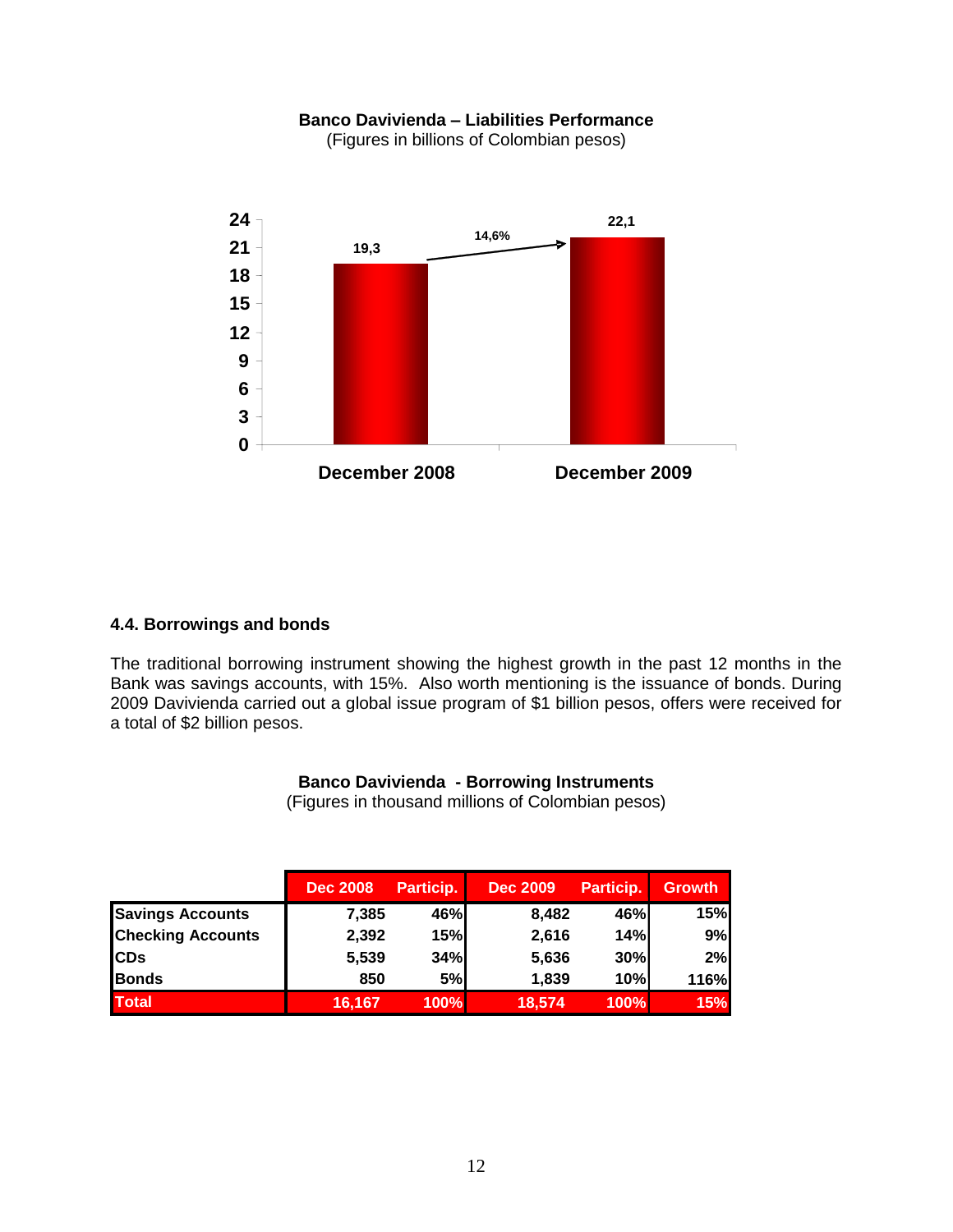## **4.5. Equity structure**

The Bank's equity closed in December of 2009 at \$2.71 billion, \$443 thousand million more than in December 2008.

As of December 2009 the regulatory capital amounted to \$2.70 billion, while weighted assets by risk level added up to \$20.0 billion. Jointly, these two figures indicate a Bank's solvency ratio (regulatory capital /weighted assets by risk) of 12.44%.

#### **4.6. Income statement**

Net profit as of December 2009 amounted to \$456,459 million. This represents an increase of 13% against the results of year 2008.

|                              | <b>Dec 2008</b> | <b>Dec 2009</b> | <b>Growth</b> |         |
|------------------------------|-----------------|-----------------|---------------|---------|
| Financial Income             | 2,704,790       | 2,775,769       | 70,979        | 2.6%    |
| <b>Financial Expenses</b>    | 1,028,116       | 968,767         | $-59,349$     | $-5.8%$ |
| <b>Intermediation Profit</b> | 1,676,674       | 1,807,002       | 130,328       | 7.8%    |
| <b>Operating Expenses</b>    | 1,064,350       | 1,164,919       | 100,569       | 9.4%    |
| Income from Services         | 619,972         | 627,266         | 7,293         | 1.2%    |
| <b>Operating Profit</b>      | 1,232,296       | 1,269,348       | 37,052        | 3.0%    |
| Provisions, Taxes and Other  | 828,339         | 812,888         | $-15,451$     | $-1.9%$ |
| <b>Net Profit</b>            | 403,957         | 456,460         | 52,503        | 13.0%   |

# **Banco Davivienda – Results as of December 2009**

(figures in millions of Colombian pesos)

## **4.7. Affiliates' performance**

## **4.7.1. Bancafé Panama**

During 2009, there was a growth of 30.8% in assets and of 36.1% in profits arising mainly by the growth in the loan portfolio.

|                | 11198103 111 1111111111111111101 0.0.0.00110131 |      |              |               |
|----------------|-------------------------------------------------|------|--------------|---------------|
|                |                                                 |      |              | Growth        |
|                | 2008                                            | 2009 | <b>Value</b> | $\frac{9}{6}$ |
| Assets         | 392                                             | 513  | 121          | 30.8%         |
| Liabilities    | 341                                             | 444  | 103          | 30.3%         |
| Equity         | 52                                              | 69   | 18           | 34.0%         |
| <b>Profits</b> | 7.4                                             | 10.1 | 2.7          | 36.1%         |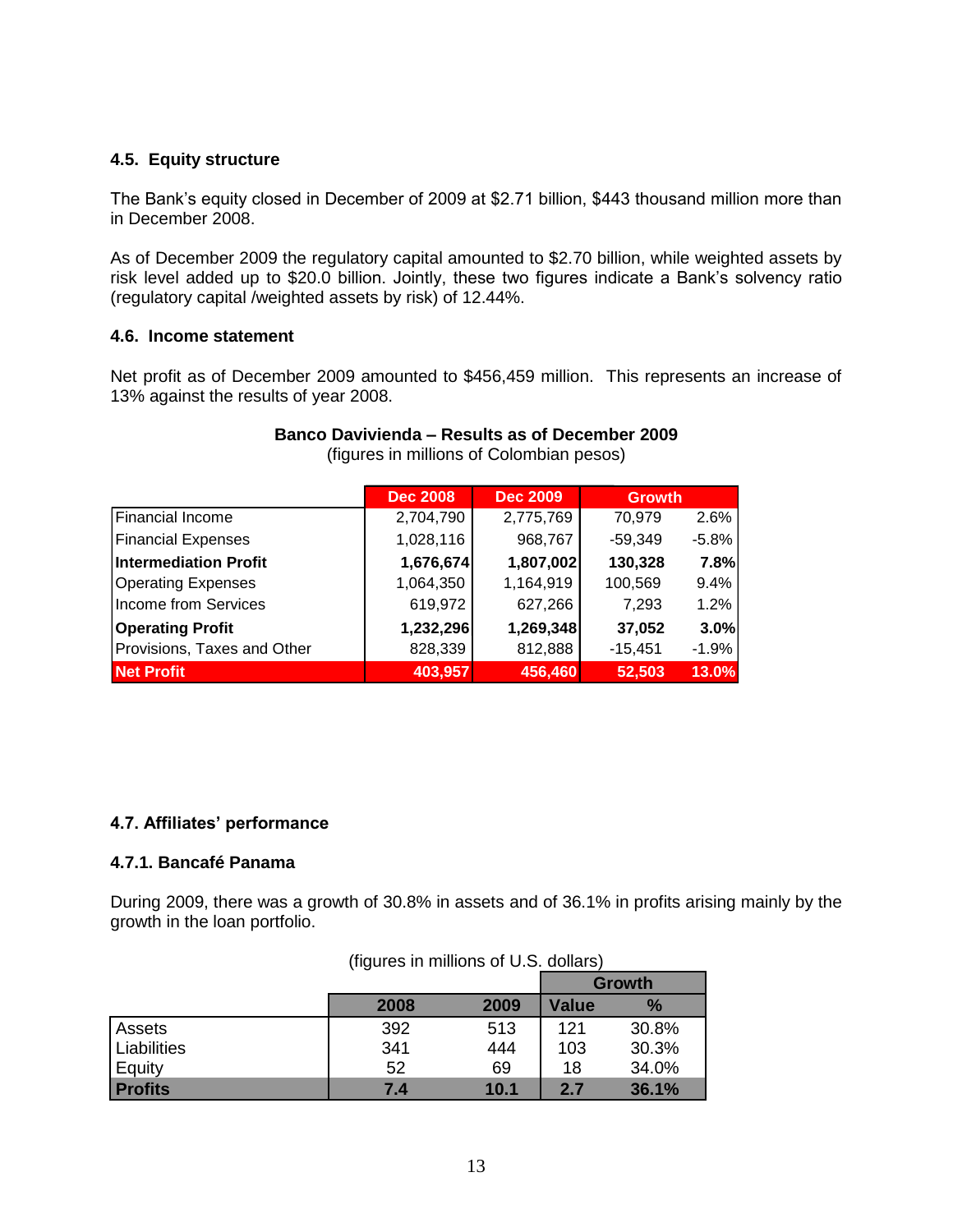## **4.7.2. Bancafé Internacional**

During the second half of the year the Bank received from the Financial Superintendence of Colombia the approval to convert its Miami affiliate (up to then an *Edge Act Corporation)* into a Branch; the relevant application was submitted on February 2, 2010 to the Federal Reserve Board of the United States. Under this new license, the level of activity of the affiliate may be increased in the future.

|               |                 |                 | <b>Growth</b> |                  |
|---------------|-----------------|-----------------|---------------|------------------|
|               | <b>Dec 2008</b> | <b>Dec 2009</b> | Value         | <b>Variation</b> |
| Assets        | 123             | 104             | $-18.7$       | $-15.3%$         |
| Liabilities   | 111             | 91              | $-19.7$       | $-17.8%$         |
| Equity        | 12              | 13              | 1.0           | 8.3%             |
| <b>Profit</b> | 0.02            | 0.03            | 0.01          | 29.1%            |

## (figures in millions of U.S. dollars)

## **4.7.3. Confinanciera**

During the second half of 2009 sales of vehicles continued below the level of the same period in the previous year; only one of the six months (December) showed a number of units above the same month in 2008. Among the segments of participation by Confinanciera, the cargo segment stands out, which decreased in the year 42.9% in the number of units sold, as well as in private vehicles which showed a reduction of 13.5%. The passenger vehicle segment remained in the same levels growing 0.5% and the taxis increased 4.1%. This situation did not favor the growth of the loan portfolio, which closed 0.89% below the balance shown in December 2008. On the subject of Portfolio Quality by delinquency, it showed a slight improvement, passing from 10.27% in December 2008 to 9.12% at the closing of December 2009.

(figures in millions of Colombian pesos)

|               |                 |                 | Growth       |                  |
|---------------|-----------------|-----------------|--------------|------------------|
|               | <b>Dec 2008</b> | <b>Dec 2009</b> | <b>Value</b> | <b>Variation</b> |
| Assets        | 427,352         | 459,273         | 31,921       | 7.47%            |
| Liabilities   | 373,425         | 399,225         | 25,800       | 6.91%            |
| Equity        | 53.927          | 60,048          | 6.121        | 11.35%           |
| <b>Profit</b> | 8,951           | 6,043           | $-2,907$     | $-32.48%$        |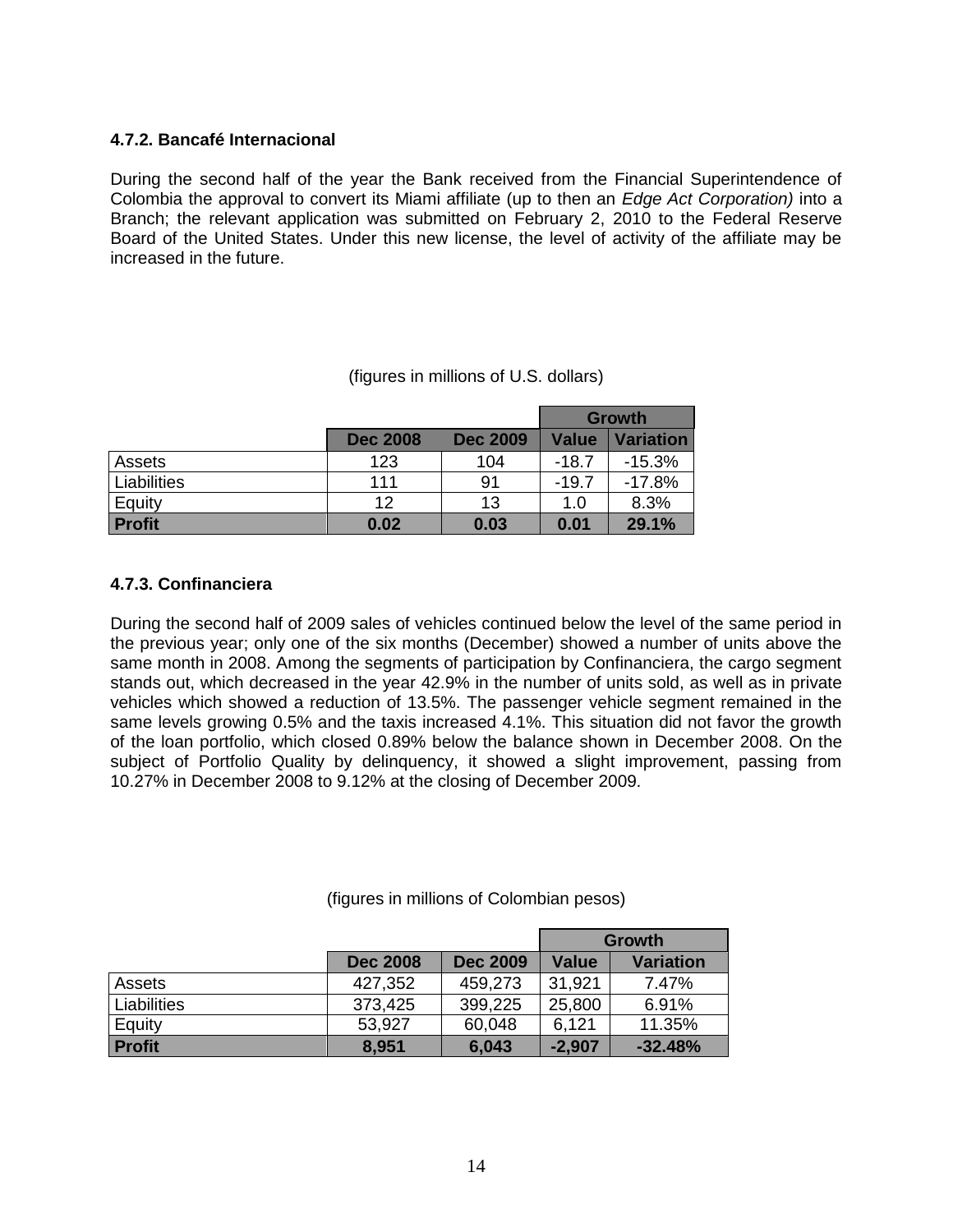## **4.7.4. Fiduciaria Davivienda**

During 2008 its profits grew 44.2%. The initial return on equity was of 35.7% and the return on assets was of 1.2%.

|                     |           |           | <b>Growth</b> |            |
|---------------------|-----------|-----------|---------------|------------|
|                     | 2008      | 2009      | Value         | $\%$       |
| Assets              | 40,013    | 50,906    | 10,893 27.2%  |            |
| Liabilities         | 2,863     | 4,979     |               | 2116 73.9% |
| Equity              | 37,150    | 45,927    |               | 8777 23.6% |
| Administered assets | 1,712,574 | 2,358,060 | 645,486 37.7% |            |
| <b>Profits</b>      | 9,188     | 13,245    | 4.057         | 44.2%      |

(figures in millions of Colombian pesos)

Administered assets grew 41.4%, most of them, 37.6%, are represented by investment trusts: Superior Collective Portfolio and other collective portfolios with pact of permanence. Worth mentioning is the Dafuturo Pension Fund with a growth of 25% as of December 2009 in respect to the same period of 2008.

## **4.7.5. Fiduciaria Fiducafé**

During 2009, the total businesses administered directly by the Fiduciaria Fiducafe amounted to \$5.9 billion, with a variation of 26.3% as of December 2009. From the total business, the pension trusts had a participation of 77.6%, followed by administration and payment trusts with 11.8% and guarantee and payment sources with 2.7%. The Rentacafe Open Collective Portfolio, went from \$505,805 million in December 2008 to \$461,798 million in December 2009.

(figures in millions of Colombian pesos)

|                     |           |           | Growth       |        |
|---------------------|-----------|-----------|--------------|--------|
|                     | 2008      | 2009      | <b>Value</b> | $\%$   |
| Assets              | 62,776    | 75,748    | 12,971       | 20.7%  |
| Liabilities         | 6,714     | 7,999     | 1,285        | 19.1%  |
| Equity              | 56,063    | 67,748    | 11,686       | 20.8%  |
| Administered assets | 4,739,765 | 5,984,655 | 1,244,890    | 26.3%  |
| <b>Profits</b>      | 10,039    | 23,099    | 13,060       | 130.1% |

\* Includes Consortiums

## **4.7.6. Davivalores**

During 2008 profits decreased 15.2%. This drop is the result of a reduction in income as compared to the previous year, mainly by the reduction in the commissions obtained by primary placements.

(Figures in millions of Colombian pesos)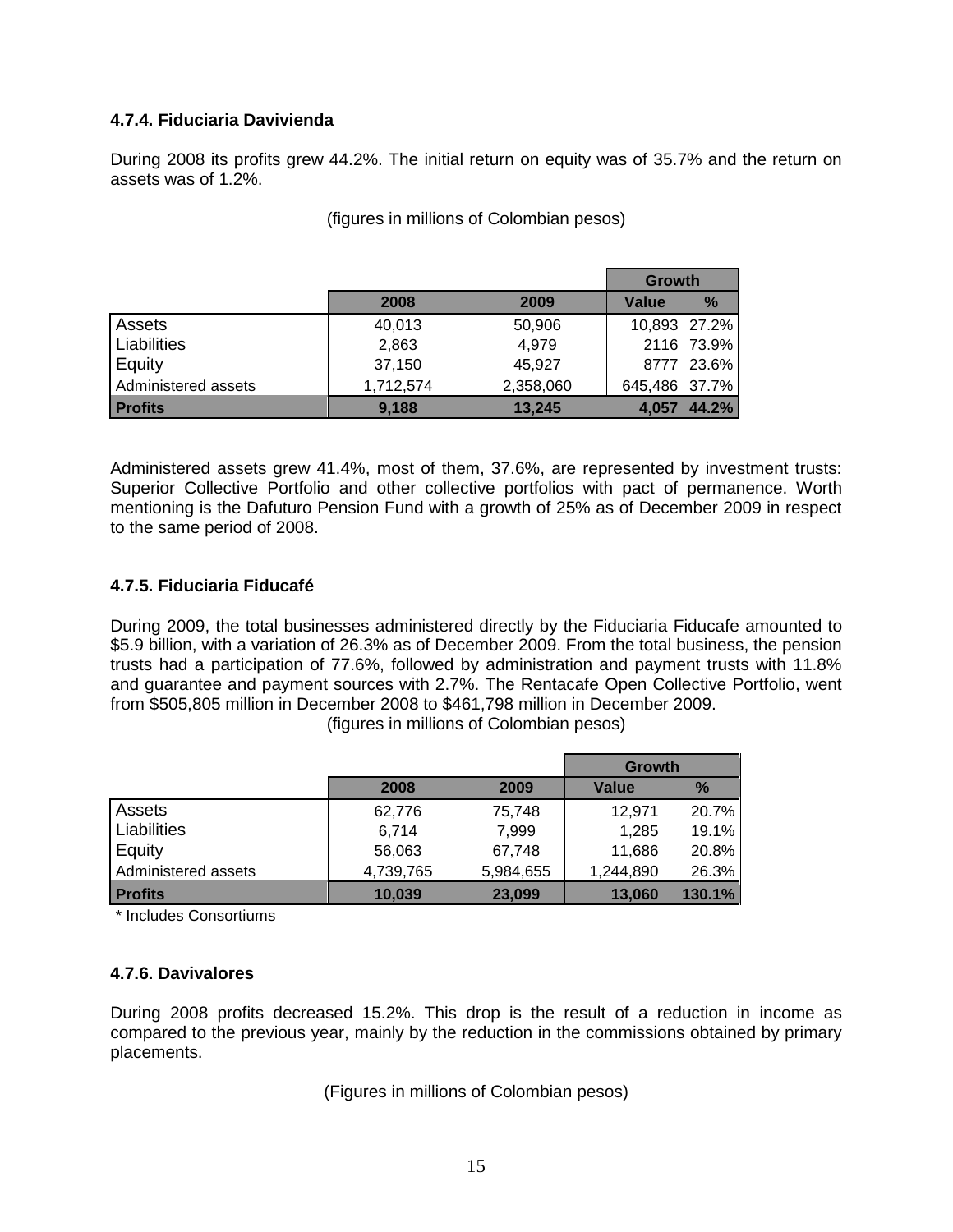|               |                 |                 | <b>Growth</b> |                  |  |
|---------------|-----------------|-----------------|---------------|------------------|--|
|               | <b>Dec 2008</b> | <b>Dec 2009</b> | <b>Value</b>  | <b>Variation</b> |  |
| Assets        | 8.754           | 10.398          | 1.644         | 18.8%            |  |
| Liabilities   | 887             | 653             | $-155$        | $-19.2\%$        |  |
| Equity        | 7.867           | 9.745           | 1.799         | 22.6%            |  |
| <b>Profit</b> | 1.761           | 1.493           | $-268$        | $-15.2%$         |  |

## **4.8. Risk Analysis**

The risk administration and management in Banco Davivienda and in the Bolivar Group is carried out through a strategy of synergy between companies, consolidating a Risk area for all the companies that optimizes the technological and academic resources for the development of tools for measurement, analysis and control of risks assumed. In note 32 of the Financial Statements detailed indicators are included for each of them.

## **4.9. Credit Risk Administration System (CRAS)**

The Bank has continued working in a expected loss estimate model calibration process. A summary of these models is in note 32 to the Financial Statements. Loan portfolio provisions of Davivienda amounted to \$1.1 billion at the closing of December 2008, covering 150% of the unproductive portfolio.

#### **4.10. Market Risk**

Treasury activities are performed in accordance with the guidelines and strategies defined by the Board of Directors and the Financial Risk and Investments Committee. The value creation control of the various lines of business and/or portfolios is exercised by the Financial Risk Area, as it is the market risk identification, measurement and monitoring. As of December 2009, the value in regulatory risk calculated according to the methodology described in Chapter XXI of the Basic, Accounting and Financial Circular (External Circular 100 of 1995) from the Financial Superintendence of Colombia was of \$ 154.9 thousand million pesos. The summary of the internal model used to calculate the value in risk is included in note 32 of the Financial Statements, as well as the main results of the standard methodology.

## **4.11. Liquidity Risk**

For the measurement of the liquidity risk the guidelines established in Chapter VI of Basic Accounting and Financial Circular (External Circular 100 of 1995) issued by the Financial Superintendence of Colombia (FSC) are applied, which sets forth the rules related to the Liquidity Risk Administration System (LRAS). The guidelines of the Liquidity Risk Administration System (LRAS) are explained in Note 32 of the Financial Statements.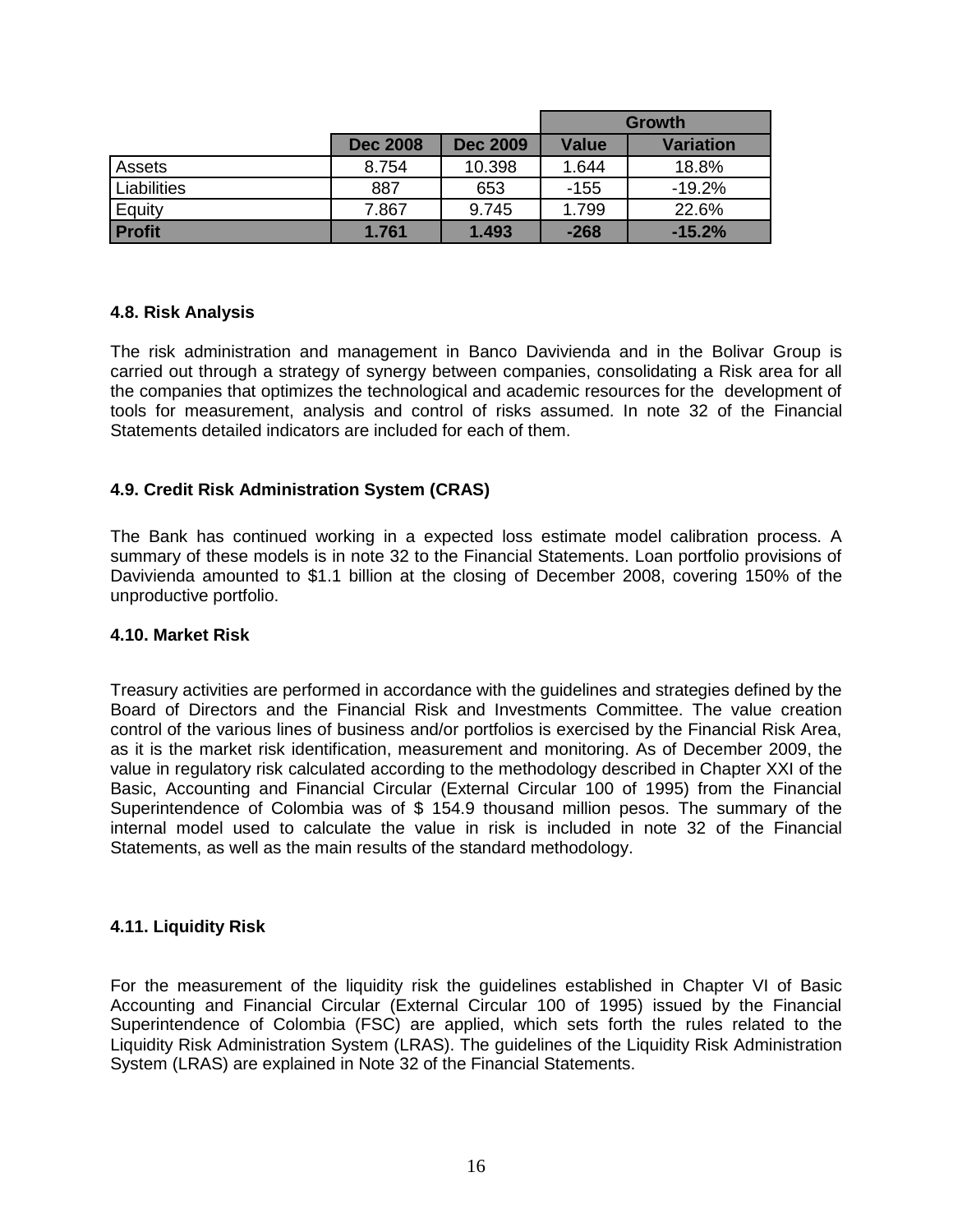## **4.12. Operational Risk Administration System (ORAS)**

Pursuant to External Circular 048 and 049 of 2006 from the Financial Superintendence of Colombia, Davivienda established the Operational Risk Administration System (ORAS) that will permit to strengthen the entity and reduce operating losses. In note 32 to the Financial Statements is included its implementation in detail.

Davivienda complies with the minimum security and quality requirements of External Circular 052 of 2007 from the Financial Superintendence of Colombia, which are explained in note 33 to the Financial Statements.

## **4.13. Administrative aspects**

## **4.13.1. Internal control**

Currently Davivienda applies control rules to its operations and Auditing is in charge of the study of security procedures, assuring the update and fulfillment of these.

### **4.13.2. Audit Committee**

During 2009, the Audit Committee in fulfillment of the legal regulations issued by the Financial Superintendence of Colombia and the Regulations of the Audit Committee adopted by the Board of Directors of the Bank, verified the performance of the procedures carried out by the Bank's Administration in the disclosure of the financial information, economic condition and adequate operation of the internal control system, especially, the fulfillment of management rules for Prevention of Money Laundering and made a follow up of same through the analysis of the reports presented by the Statutory Auditor, the Compliance Officer and the Internal Auditor, in addition to the analysis of the communications from the Financial Superintendence.

The members of the Audit Committee consider that the Bank's internal control system has been adequate and satisfactory, and that the performance by the different areas is in accordance with the policies defined by the Bank and the regulations in effect and that, therefore, no deficiencies occur that affect the quality and transparency of the financial information, that is reflected in the financial statements evaluated at the closing of each accounting period, reflecting the actual economic condition of the Bank.

## **4.13.3. Money Laundering and Financing of Terrorism Prevention System (Sarlaft)**

As integral part of the Money Laundering and Financing of Terrorism Prevention System SARLAFT, activities were carried out in accordance with the plan established for the second half of year 2009.

Among the different duties and tasks performed, we consider relevant to underline:

- Presentation to the Board of Directors of the reports from the Compliance Official
- The execution of the training plan on Prevention of Money Laundering and Financing of Terrorism to Davivienda employees was continued.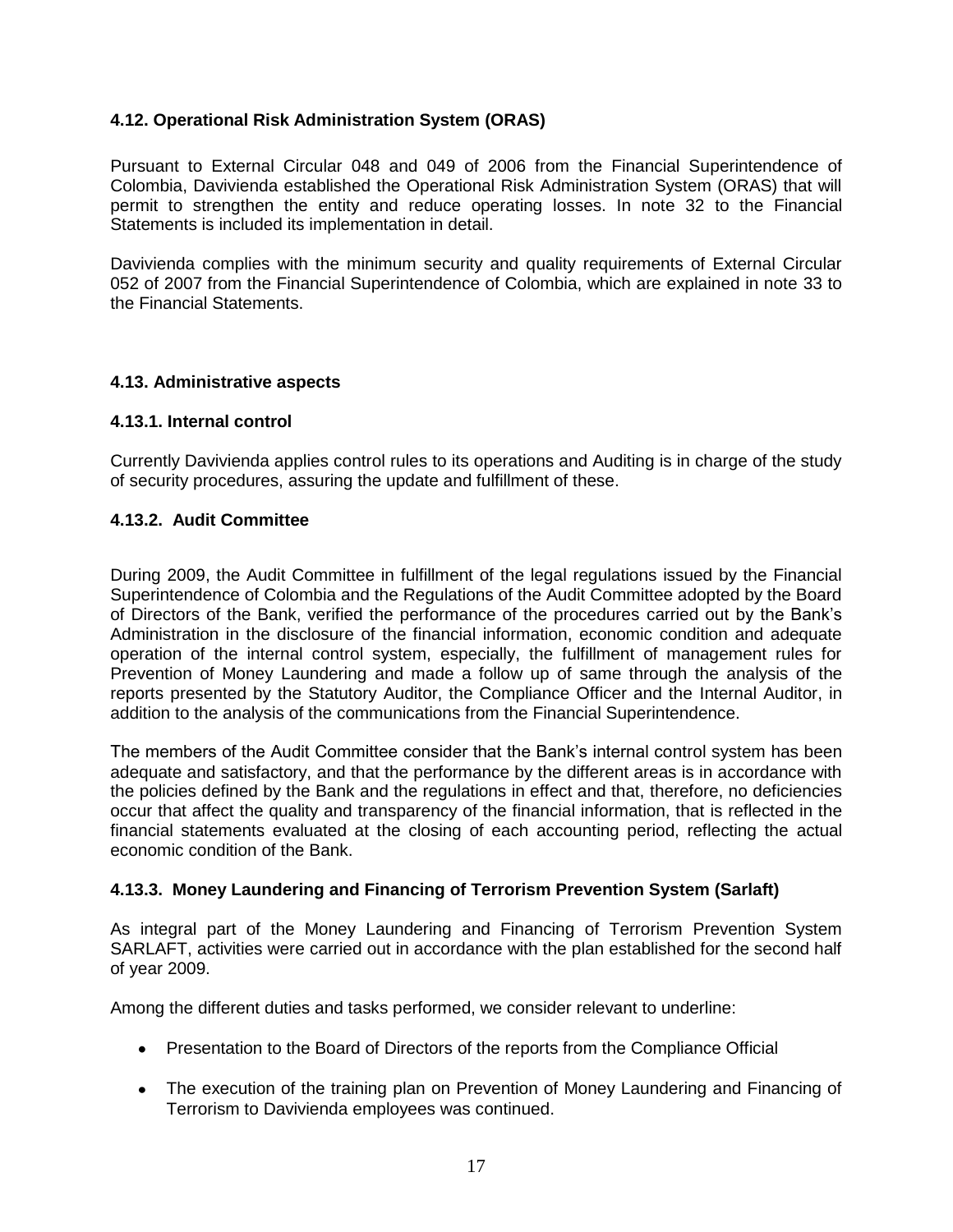- Presentation of mandatory reports to the Financial Information and Analysis Unit (UIAF) in accordance with regulations in effect.
- Constant follow up and monitoring of operations performed by the Bank's customers.
- Furthermore, cooperation was provided in the answer of all requirements to control and monitoring entities.
- Within the risk management activities, the administration of the implemented system was continued, carrying out the identification, measurement and follow up of risks under the parameters established by the model adopted that covers the matrixes of customer, product and entity. As a result, it was obtained that Davivienda's SARLAFT is at a low level of exposure.

## **4.13.4. Legal Situation**

The Bank currently does not have processes against it that may affect its solvency or stability situation. The most important processes are listed in note 19 to the Financial Statements.

## **4.13.5. Administrative Situation**

As of December 2009, the Bank had 8,860 positions hired an indefinite term, 50 for a fixed term, 308 trainees and 177 temporary employees, for a total of 9,395.

## **4.13.6. Intellectual Property and Copyrights**

Davivienda has established internally awareness programs for officers, in order that the fulfillment of rules on Intellectual Property and Copyrights will be achieved through selfregulation. In addition, these programs are reinforced by periodic Audit visits to the different areas of the Bank, in order to assess, among others, this aspect.

## **4.13.7. Operations with Shareholders and Administrators**

Operations carried out by Banco Davivienda with its shareholders and administrators conform to the entity´s general policies. These operations are detailed in Note 31 to the Financial Statements.

Credits and deposits with related parties (shareholders, members and advisors of the board of directors, managers and other related parties) amount to \$304.613 and \$361.954 million, respectively.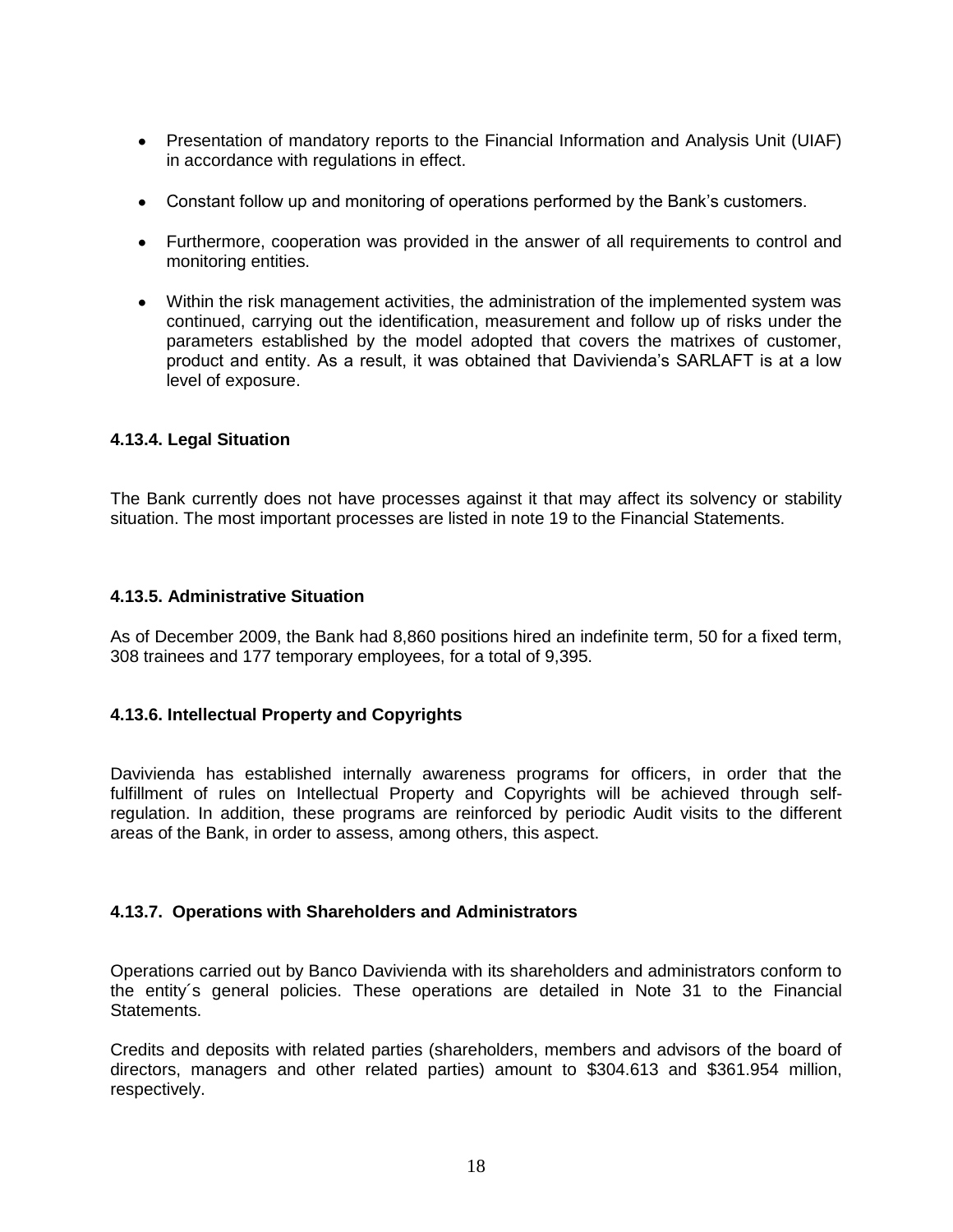For attendance to the Board of Directors meeting, fees and commission for \$214 million were paid to its members and advisors.

## **4.13.8. Intensity of Business Group Relations**

Traditionally, Banco Davivienda maintains business relations with companies of the same group, seeking a greater joint efficiency through the specialization of each company in those areas in which there are competitive advantages.

Following is a summary of the major operations with related parties as of December 31, 2009, which detail is presented in Note 31 to the Financial Statements:

(figures in millions of Colombian pesos)

| Assets          | 368.130 |
|-----------------|---------|
| Liabilities     | 497.521 |
| Income          | 47.378  |
| <b>Expenses</b> | 17.415  |

There were no significant operations concluded during the period ended on December 31, 2009, between Banco Davivienda and other entities by influence or in the interest of Sociedades Bolívar S.A., or Sociedades Bolívar S.A. and other entities in the interest of Davivienda.

There were no decisions of importance made o omitted by Banco Davivienda by influence or in the interest of Sociedades Bolívar S.A., or decision taken or omitted by Sociedades Bolívar S.A. in the interest of Davivienda.

## **4.13.9. Expenses of Directors of the Corporation**

The expenses of directors amounted to \$3,475 million.

## **4.13.10. Expenses of Advisors or Related Officials**

The expenses of advisors and officials are listed below:

(figures in millions of Colombian pesos)

Board of Directors Fees \$205 Other Fees **36,084**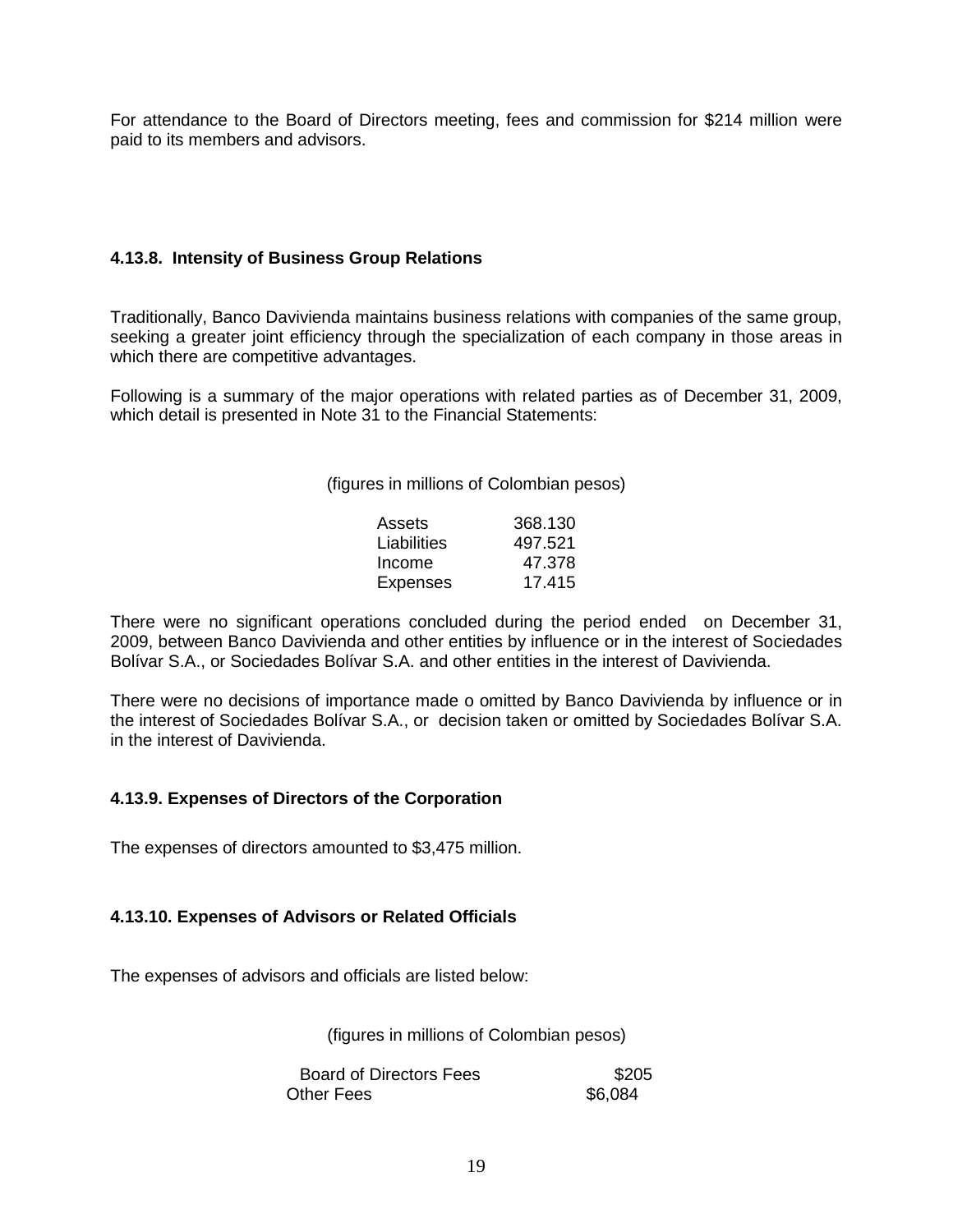## **4.13.11. Donations**

During the second half of 2009, donations were made for \$1,917 million.

## **4.13.12. Advertising and Public Relations Expenses**

Advertising expenses amount to \$37.239 million, and those of public relations to \$517 million.

## **4.13.13. Goods Owned Abroad**

The money and other goods of the corporation held abroad amount to \$121,029 million and obligations in foreign currency to \$888,244 million.

## **4.13.14. National and/or foreign investments**

The detail of investments in participating securities is disclosed in Note 5F of the Financial Statements. These amount to \$312,847 million, as follows:

| National investments:      | \$231,669 |
|----------------------------|-----------|
| International investments: | \$81,177  |

## **4.13.15. Banco Davivienda´s Outlook**

In 2010 it is expected to continue with the merger process of the Granbanco-Bancafe networks, without affecting the customers of either of the two entities, giving them benefits and providing additional services. The migration of customers and application is expected to be completed the same year.

## **4.13.16. Significant Events Occurring Subsequently to the Period**

No relevant events occurred after the closing of the period of second half of 2009.

## **4.13.17. Certification and Liability of the Financial Information**